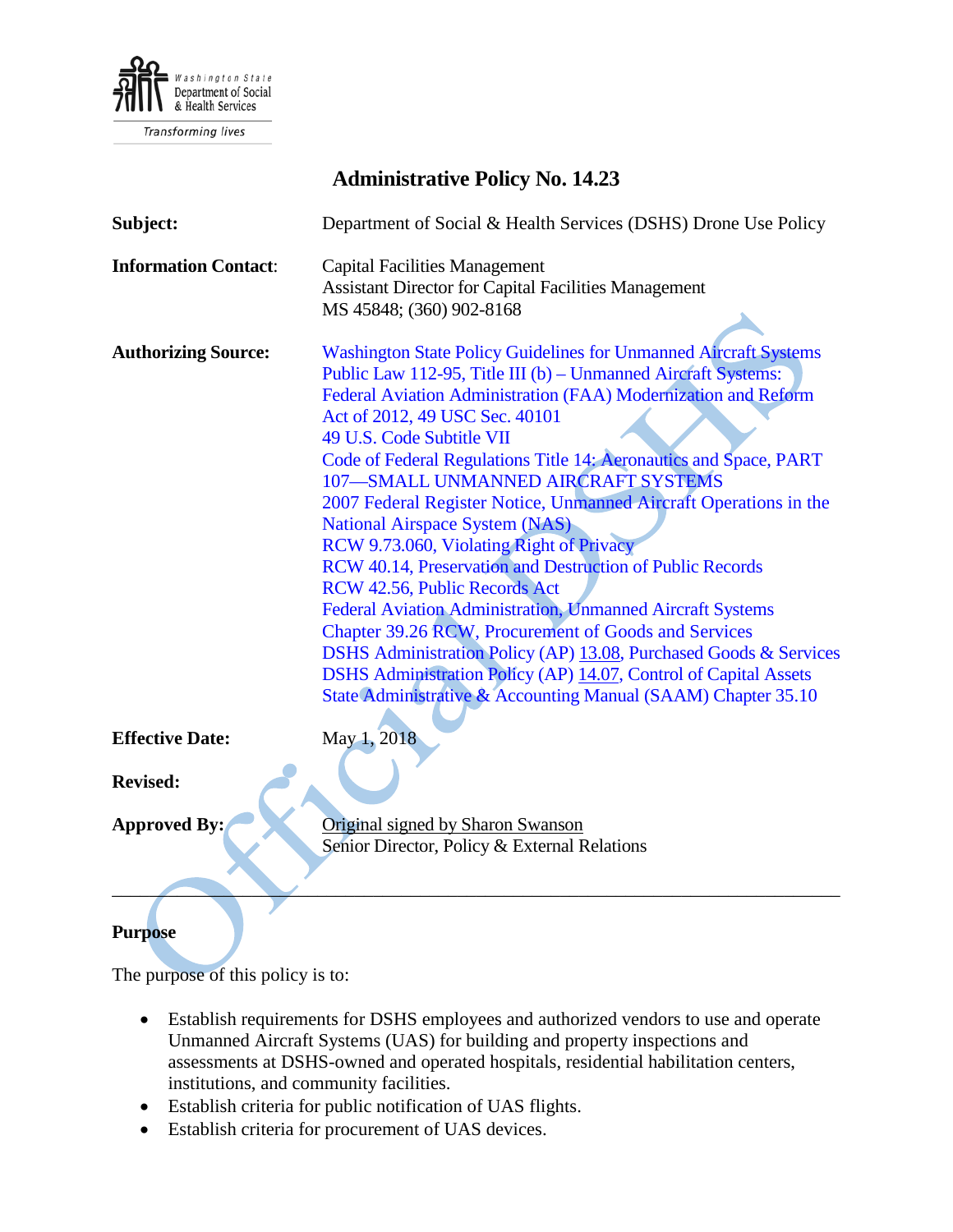#### **Background**

The Federal Aviation Administration (FAA) has standardized UAS policies and integrates unmanned aircraft into the National Airspace System (NAS). The DSHS Office of Capital Programs manages more than 500 buildings throughout Washington and requires a low-cost, efficient, and safe method to conduct routine building and property inspections with minimal disruption to facilities, operations, grounds, residents, and staff.

#### **Scope**

This policy applies to all DSHS employees and approved vendors. This policy provides direction and regulates when and where DSHS staff and vendors may use UAS in order to monitor and manage state property and assets. This policy's intention is to establish requirements for DSHS employees and authorized vendors to use and operate Unmanned Aircraft Systems (UAS) for building and property inspections and assessments at DSHS-owned and operated hospitals, residential habilitation centers, institutions, and community facilities and not restrict any agreements already in place.

### **Definitions**

**Unmanned Aircraft System (UAS)** - The unmanned aircraft and all of the associated support equipment, control station, data links, telemetry, communications, and navigation equipment necessary to operate the unmanned aircraft.

**Unmanned Aircraft (UA) - The flying portion of the system, flown by a pilot via a ground** control system, or autonomously through use of an on-board computer, communication links, and any additional equipment that is necessary for the UA to operate safely.

**Certificate of Waiver or Authorization (COA)** - An authorization issued by the FAA to grant certain entities access for a specific UAS activity. It contains requirements the holder must follow. The FAA issues COAs for both public and civil UAS operations.

**Flight** - An individual operation of the UAS from takeoff to landing. Each flight must have defined parameters for area of operation, altitudes, flight plan, and length of flight.

**Project** - Any known or unforeseen circumstance requiring building or property inspection and or investigation to collect information on issues that may require inspection, preventative maintenance, or repairs. A project normally has a specific purpose, timeframe, and defined location. A project may require multiple flights.

**Class G Airspace** - Class G airspace includes all airspace below 14,500 feet (4,400 meters) MSL (mean sea level) not otherwise classified as controlled. Class G airspace is typically 1,200 feet or less above the ground.

### **Policy Requirements**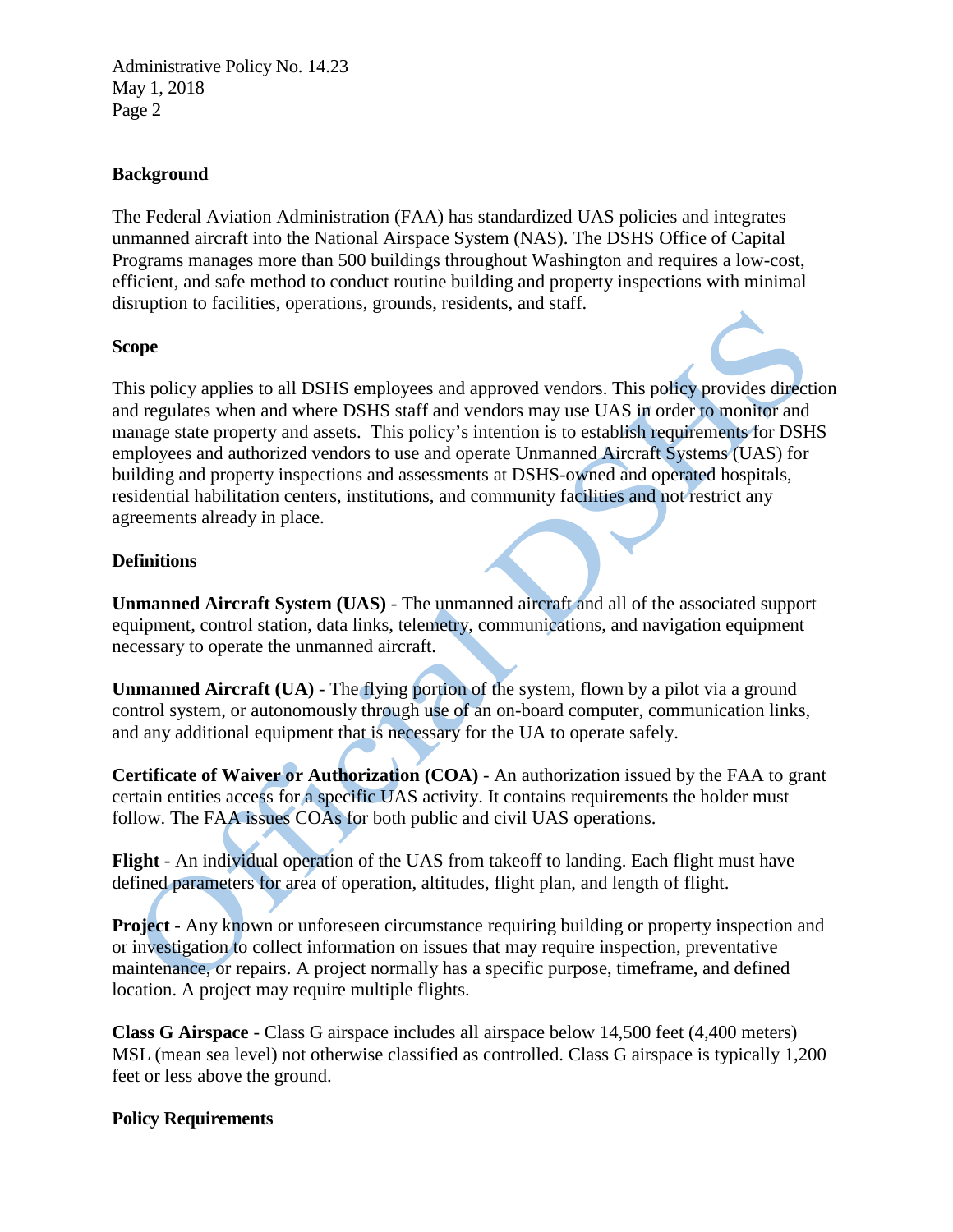### A. **Use of UAS**

A UAS may be used when it provides cost efficiency, improved data quality, or improved personnel safety over an existing method or process. Examples of permitted uses include, but are not limited to:

- 1. Aerial photography
- 2. Photogrammetry
- 3. Building inspections
- 4. Thermal imagery
- 5. Geotechnical field investigations
- 6. Light Detection and Ranging (LiDAR) applications
- 7. Mapping construction sites and conditions
- 8. Disaster response and training exercises

Employees are prohibited from using personally owned UAS for DSHS business. All DSHS staff members using personally owned UAS for DSHS business may be subject to disciplinary action.

Employees operating an agency-owned UAS shall comply with FAA and DSHS policies, to include airworthiness of the UAS, licensing, training, notifications, and acquisition of all waivers and approvals prior to any UAS operation.

This policy should not restrict the safe, rapid deployment of an agency-owned or contracted UAS in response to an emergency or urgent situation to protect life and limb, critical infrastructure, and/or the environment such as: fire, building collapse, weather damage, etc.

### B. **UAS Procurement**

The procurement of an agency-owned UAS requires the approval of the DSHS Secretary.

Procurement shall be in accordance with [RCW 39.26](http://apps.leg.wa.gov/rcw/default.aspx?cite=39.26) and DSHS [Administrative Policy](http://one.dshs.wa.lcl/Policies/Administrative/DSHS-AP-13-08.pdf)  [13.08.](http://one.dshs.wa.lcl/Policies/Administrative/DSHS-AP-13-08.pdf)

All agency-owned UAS, regardless of purchase price, will be tagged as a DSHS asset and maintained in the TRACKS Asset Inventory System.

All UAS and equipment will be stored in a secure locked compartment, cabinet, or room with limited employee access.

#### C. **Contracting for UAS Services**

Contracting for UAS services requires the prior approval of the deputy secretary or designee.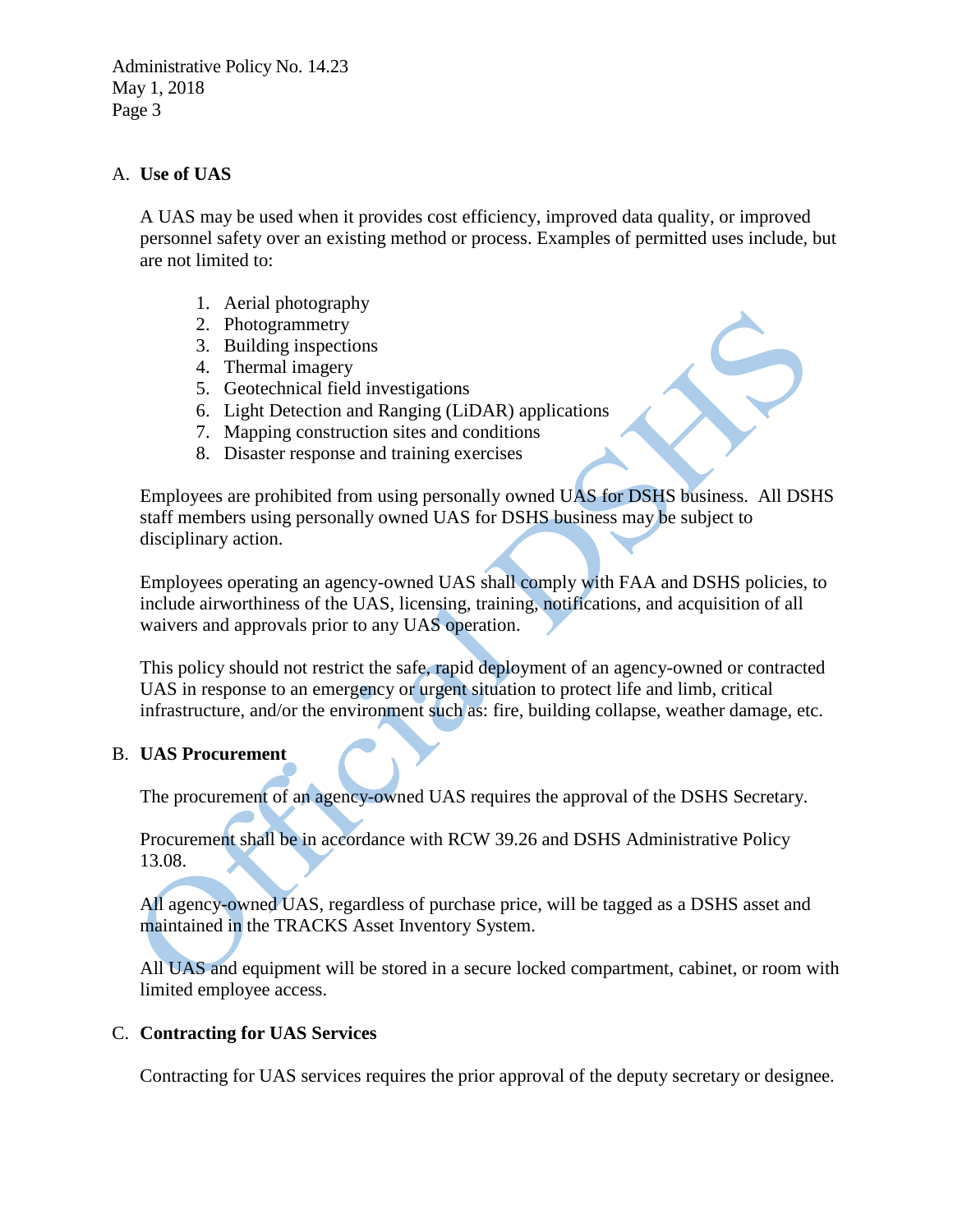> Prior to executing any contract for UAS services, DSHS staff must ensure the contract includes clauses covering all of the following requirements:

- 1. Any contracted UAS used for DSHS business that is of foreign registry, or owned, controlled, or operated by a person who is not a citizen or permanent resident of the United States, the FAA considers the UAS to be a "foreign civil aircraft" as defined in 14 CFR § 375.1. This section requires the non-citizen or permanent resident to apply to the Office of the Secretary's Foreign Air Carrier Licensing Division for permission to operate in the United States.
- 2. UAS services shall comply with all pertinent FAA and DSHS policies, procedures, requirements.
- 3. That vendors are insured as required by [Administrative Policy 13.13.](http://one.dshs.wa.lcl/Policies/Administrative/DSHS-AP-13-13.pdf)
- 4. That all information, imagery, and data collected during UAS operations shall be solely the property of DSHS and subject to public disclosure requirements.
- 5. That vendors will not be allowed to retain any data collected for any use whatsoever.
- 6. That the vendor or contractor is solely responsible for and shall indemnify, defend and hold DSHS harmless from any and all damages, injuries and claims that may result from the UAS services performed.

### D. **Operational and Training Requirements**

DSHS employees and UAS service contractors operating a UAS shall meet FAA pilot or operator certification requirements. Agency-owned UAS and all onboard equipment must weigh less than 55 lbs.

All UAS flights will be logged and retained in accordance with all DSHS Retention Policies by each business unit in digital format and saved on that program's server for any public disclosure request. All logs will at a minimum include:

- 1. Date
- 2. UAS type/model
- 3. UAS registration/identification
- 4. Location
- 5. Purpose or scope (project/description of use)
- 6. Duration of flight

DSHS personnel must complete the following steps prior to any operation of a state owned UAS:

- 1. Read and comply with manufacturer's instructions and operating procedures for each UAS prior to use.
- 2. Attain all [FAA required certification documentation including a COA.](https://www.faa.gov/uas/beyond_the_basics/#gov)
- 3. Follow the preflight checklist provided by the UAS manufacturer's operation manual to verify airworthiness.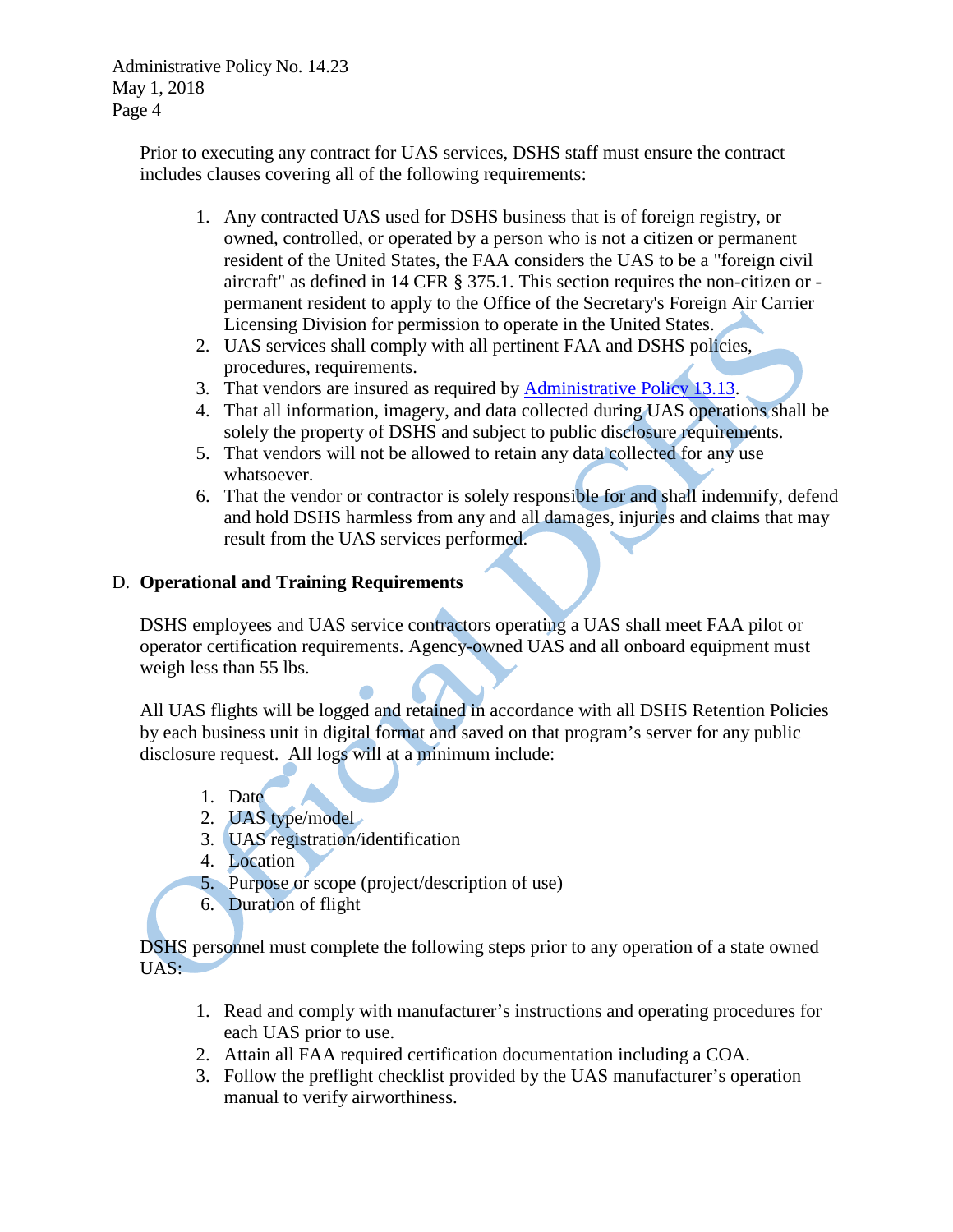- 4. Pilots must demonstrate to their Unit Supervisor their competency and their capabilities of vehicle takeoff, control, maneuverability, and landing.
- 5. Be registered with the FAA (online) if aircraft weight is over 0.55 pounds.

### E. **Safety Procedures**

Employees involved in agency-owned UAS operations shall comply with all DSHS safety policies per DSHS Administrative [Policy No. 9.07](http://one.dshs.wa.lcl/Policies/Administrative/DSHS-AP-09-07.pdf) DSHS Safety and Occupational Health Program and FAA safety regulations. All flights must comply with the following safety requirements:

- 1. UAS operations must maintain compliance with any local regulations or lease terms.
	- a. All UAS projects must receive prior written approval by facility administration.
- 2. Contact local and federal authorities such as local airports, airport control towers, local civil authorities, and FAA, where flight operations will be conducted to verify there are no local flight restrictions or regulations restricting UAS operations in that jurisdiction.
- 3. If within five miles of any airport, pilots must contact Air Traffic Control (ATC) and attain at minimum verbal approval from the ATC tower prior to any flights.
- 4. Undergo a pre-flight check to ensure UAS is in condition for safe operation as directed by any manufacturer specifications or instructions.
- 5. Follow manufacturer safety and operation requirements and instructions.
- 6. Fly in Class G airspace.
- 7. Keep the aircraft in visual line-of-sight.
- 8. Fly under 400 feet.
- 9. Fly during daylight hours.
- 10. Fly at or below 100 mph.
- 11. Yield right of way to manned aircraft.
- 12. Must NOT intentionally fly directly over people.
- 13. Must NOT fly from a moving vehicle.

All flight areas will be clearly marked-out with construction road cones, caution flagging tape, and signage that will notify the public of the flight area.

In the case of a DSHS-operated UAS safety-related incident such as fly-away (loss of remotely controlled UAS) or any UAS crash resulting in damage to any person or property, the operator must file a DSHS 03-133 Safety Incident/Near Miss Report with their immediate Supervisor within (24) business hours.

### F. **Required Safety Orientation and Safety Equipment**

- 1. Any staff involved with the drone program must follow all program-related Safe Workplace Standards [WAC 296-800.](http://apps.leg.wa.gov/wac/default.aspx?cite=296-800)
- 2. All UAS-related program hazard assessments and documentation must be completed by DSHS-appointed safety personnel.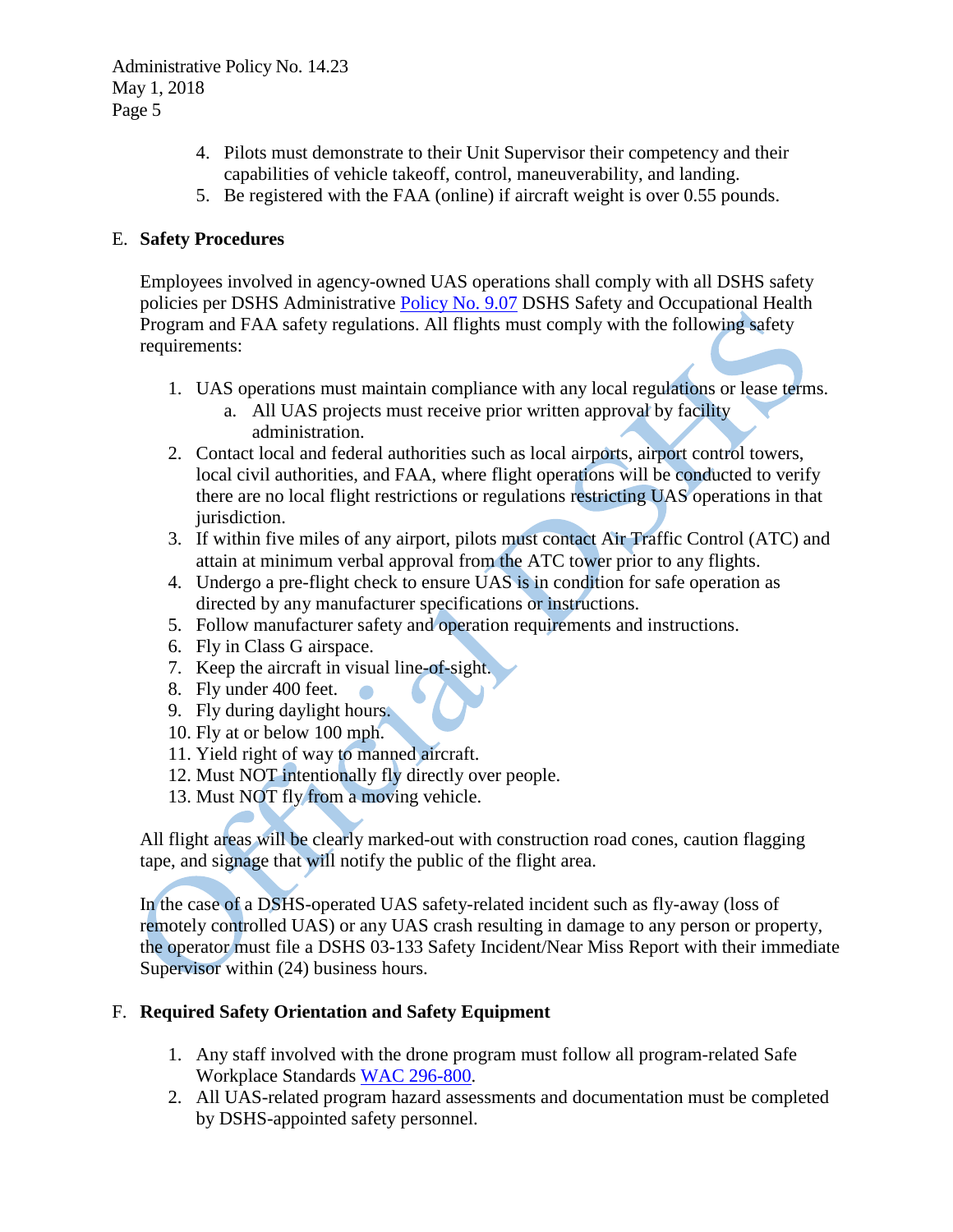- 3. During all flights, personal protective equipment (PPE) must be worn and include: a. Orange construction vest
	- b. Hardhat
	- c. Communication devices necessary to maintain safe flight operations and clearances.
- 4. Portable fire extinguishers shall be fully charged and operable, kept in designated places and shall not be obstructed from view or ready access.

### G. **Necessary safety training for the drone program**

Staff working with DSHS owned UAS must complete the following training and orientations:

- 1. Agency Accident Prevention Program Safety Orientation
- 2. Personal Protective Equipment identified for UAS operations
- 3. Fire Extinguisher use
- 4. First Aid Training

### H. **Safety Templates and Documents**

- [Job Hazard Analysis](http://one.dshs.wa.lcl/FS/Loss/Safety/Office%20Safety%20Startup/Forms/AllItems.aspx?RootFolder=%2fFS%2fLoss%2fSafety%2fOffice%20Safety%20Startup%2f02%20Job%20Hazard%20Analysis%20%2d%20JHA&FolderCTID=0x01200006E307E91D1FF4419175469B999288B3) Worksheet
- [Personal Protective Equipment Assessment](http://one.dshs.wa.lcl/FS/Loss/Safety/Office%20Safety%20Startup/Forms/AllItems.aspx?RootFolder=%2FFS%2FLoss%2FSafety%2FOffice%20Safety%20Startup%2F02%20Job%20Hazard%20Analysis%20%2D%20JHA&FolderCTID=0x01200006E307E91D1FF4419175469B999288B3&View=%7B58EEFBB0%2DE4BC%2D4BE2%2DB1D3%2DB1186FFD691E%7D) Form
- [Employee Safety and Health Training Record](http://one.dshs.wa.lcl/FS/Loss/Safety/Office%20Safety%20Startup/Forms/AllItems.aspx?RootFolder=%2FFS%2FLoss%2FSafety%2FOffice%20Safety%20Startup%2F17%20Safety%20Training%20Plan&FolderCTID=0x01200006E307E91D1FF4419175469B999288B3&View=%7B58EEFBB0%2DE4BC%2D4BE2%2DB1D3%2DB1186FFD691E%7D)
- [DSHS 03-151 Safety Hazard Report](http://one.dshs.wa.lcl/FS/Loss/Safety/Office%20Safety%20Startup/Forms/AllItems.aspx?RootFolder=%2FFS%2FLoss%2FSafety%2FOffice%20Safety%20Startup%2F06%20Incident%20Reporting%20and%20Investigation&FolderCTID=0x01200006E307E91D1FF4419175469B999288B3&View=%7B58EEFBB0%2DE4BC%2D4BE2%2DB1D3%2DB1186FFD691E%7D&InitialTabId=Ribbon%2ERead&VisibilityContext=WSSTabPersistence)

### I. **Protection of Individual Privacy and Personal Information**

UAS operators will limit operations to the specific approved purpose of the project and shall employ reasonable precautions to avoid capturing images of DSHS clients, staff, and the public except those that are incidental to the project.

UAS operations shall be in accordance with the [Washington State Policy Guidelines for](http://www.wsdot.wa.gov/NR/rdonlyres/AC738BE5-FDCE-4FD9-A173-6C913FDABE24/0/DronePolicyGuidelines.pdf)  [Unmanned Aircraft Systems,](http://www.wsdot.wa.gov/NR/rdonlyres/AC738BE5-FDCE-4FD9-A173-6C913FDABE24/0/DronePolicyGuidelines.pdf) DSHS privacy policies, and the provisions of Revised Code of Washington [\(RCW\) 9.73.](http://apps.leg.wa.gov/Rcw/default.aspx?cite=9.73)

## J. **Communications and Community Engagement**

The DSHS Office of Communications must be notified by e-mail when an UAS flight is planned.

Recorded aerial video and photos, when applicable, shall be made available upon request for Office of Communications staff to use for public outreach and communications purposes. Working through the Office of Communications, regional or programmatic communications staff can request aerial footage for public outreach purposes if it is necessary to facilitate successful project communications.